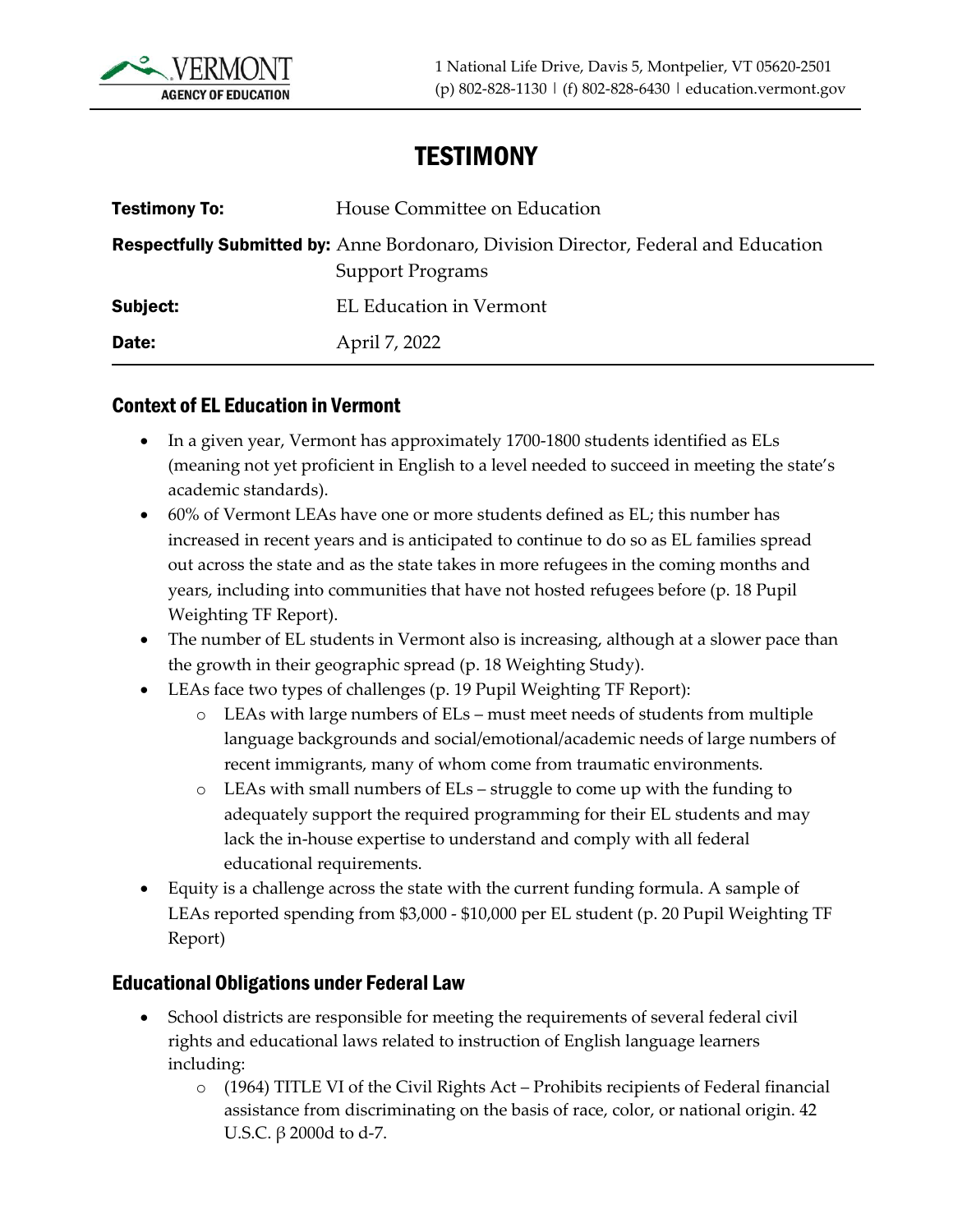- o (1974) Equal Educational Opportunities Act (EEOA) Requires State Education Agencies (SEA) and Local Education Agencies (LEA) to take "appropriate action to overcome language barriers that impede equal participation by students in [their] instructional programs." 20 U.S.C.  $\beta$  1703(f).
- o (2015) ESSA *EVERY STUDENT SUCCEEDS ACT*  amended the ESEA of 1965 includes provisions in both Title I and Title III related to proficiency assessment and reporting requirements, standards and other language programming components, parental involvement, and other elements of instructional requirements for EL students.
- These obligations must be met regardless of the size of the EL population in a school or district and regardless of whether the LEA qualifies for federal funding for EL programming under Title III (see next section).
- Furthermore, EL programming must enhance not reduce equitable access by ELs to the full educational program offered to all students. This includes the requirement that federal funding for EL programming supplement not supplant other funding.

## Federal EL Grant Funding

- Title III of ESSA includes a formula grant program specifically designed to support EL assessment, instruction, parental engagement, and other required activities.
- In Vermont, an LEA must have 50 or more students to qualify to apply for a minimum \$10,000 Title III grant. Grants award amounts are determined by formula, based on student counts. Six districts in Chittenden County consistently have the highest number of eligible EL students in the state and qualify for these grants each year. Barre used to qualify but no longer does.
- The federal rules mean that 46 of the state's 52 LEAs do NOT qualify for this additional EL assistance.
- The total Vermont SEA allocation is approximately \$510,000, which includes the set aside for grant administration and a major contract with our EL assessment and professional learning vendor. From the remaining amount, each year, the AOE grants out about \$308,000 in Title III grants to LEAs. In 2021, the grant awards ranged from \$25,000 to \$125,000 across the six LEAs.

### AOE Role

- The AOE has for many years had one FTE devoted to EL work including assessment administration, data collection and reporting, Title III grants management, and technical assistance/capacity building, even as the federal requirements related to EL programming, assessment, and reporting have continued to increase.
- LEAs across the state with fewer EL students who often do not have any full-time dedicated EL staff – rely disproportionately on the AOE to enable them to understand and meet all federal requirements as well as to provide guidance regarding best instructional practices, professional learning opportunities for educators, etc.

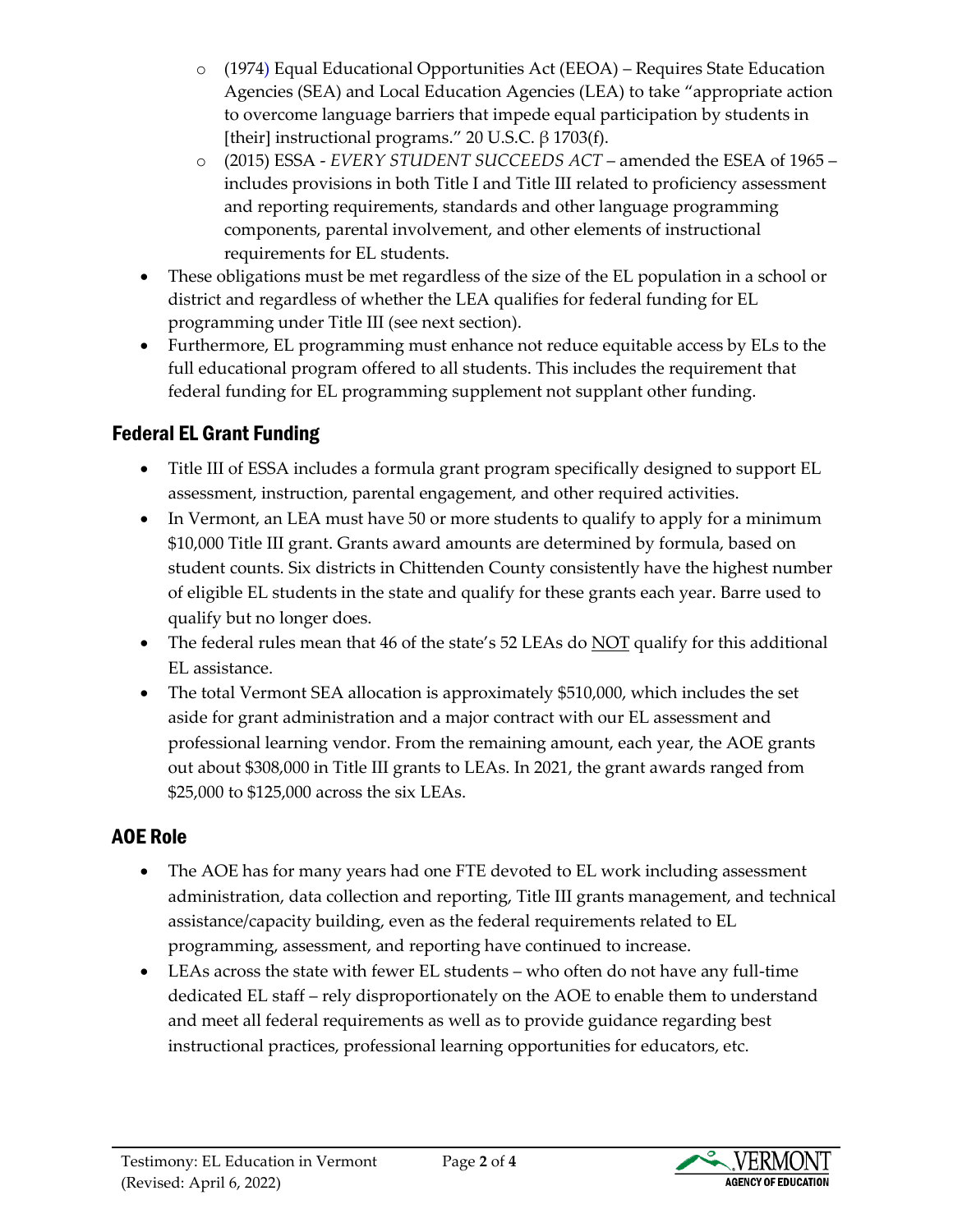### Suggested Changes to Language of S. 287

Sec. 7. 16 V.S.A. § 4013 is added to read: § 4013.

#### ENGLISH LANGUAGE LEARNERS; STATE AID

(a) Definitions. As used in this section:

(1) "ELL services" means instructional and support personnel and services that are required under the Equal Education Opportunity**ies** Act, 20 U.S.C. § 1703,

**Title VI of the Civil Rights Act of 1964 (42 USC § 2000), and Titles I and III of the Elementary and Secondary Education Act of 1965 (20 USC § 6301) for** ELL students and their families, which shall include:

(A) licensed **EL** teachers, paraprofessionals, translators, and cultural liaisons;

(B) high-quality instructional materials, such as books and digital resources;

(C) family support and education, with assistance from cultural liaisons who speak the student's native language; and

(D) community outreach, education, and engagement.

(2) "ELL students" means students who are English language learners and for whom English is not their primary language **who have been identified as English language learners through screening protocols**.

(b) Required ELL services. Each school districts shall:

**(1) screen students to determine which students are ELs and therefore qualify for EL services,** 

**2) assess and monitor the progress of EL students,** 

(1**3**) provide ELL services;

(2**4**) budget sufficient resources through a combination of State and federal categorical aid and local education spending to provide ELL services;

(53) report expenditures on ELL services annually to the Agency of Education through the financial reporting system as required by the Agency; and

(46) **evaluate the effectiveness of their EL programs and** report on educational outcomes of ELL students as required by the Agency **and applicable federal laws.**

(c) Agency of Education support and quality assurance. The Agency of Education shall:

(1) provide guidance and program support to all school districts with ELL students as required under the Equal Education Opportunity**ies** Act, **20 U.S.C. § 1703, Title VI of the Civil Rights Act of 1964 (42 USC § 2000), and Titles I and III of the Elementary and Secondary Education Act of 1965 (20 USC § 6301),** including:

(A) **provide** professional development resources for ELL instructors **teachers** and support personnel; and (B) **provide** information on best practices and WIDA **nationally recognized** language development standards; and